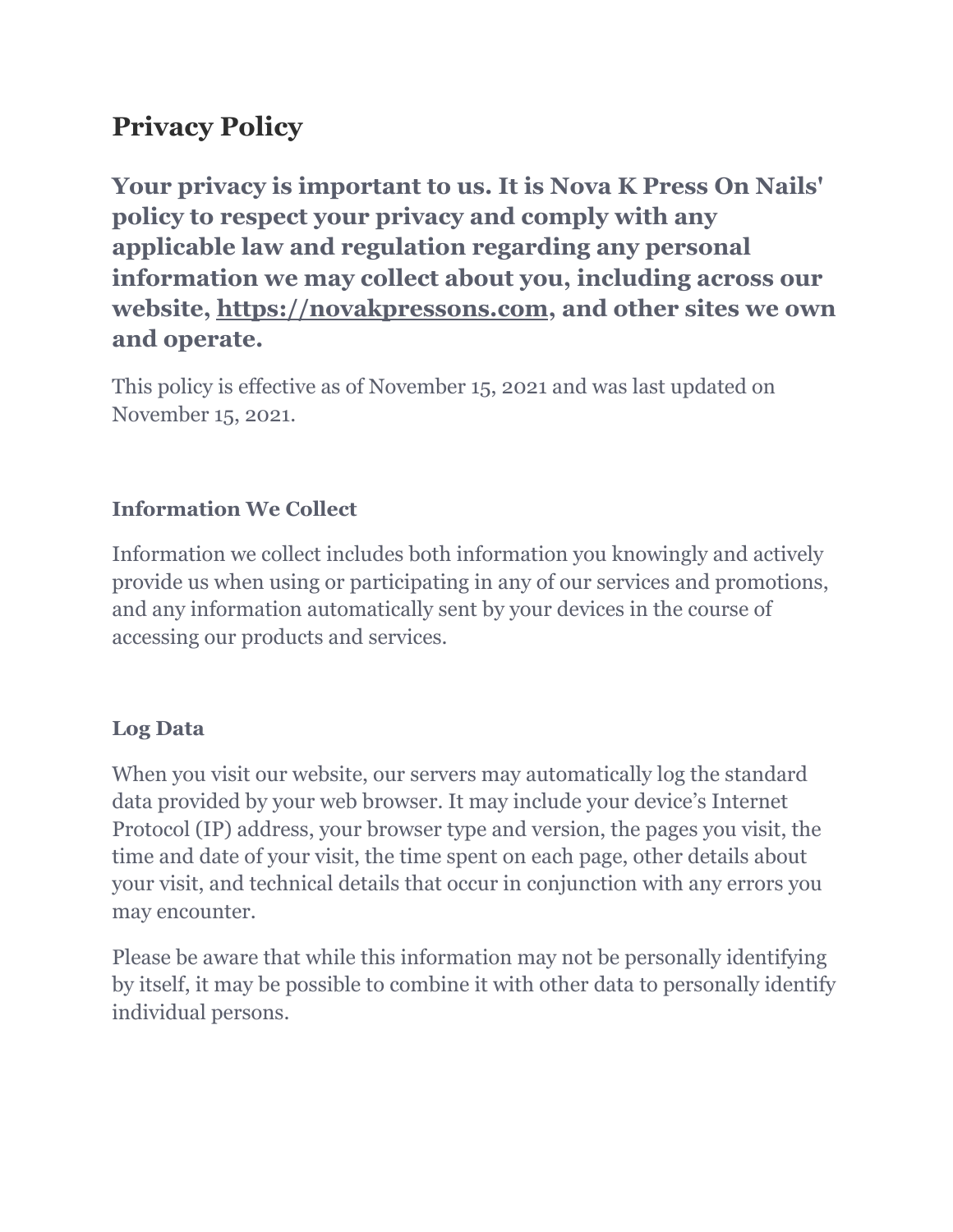### **Collection and Use of Information**

We may collect personal information from you when you do any of the following on our website:

- Use a mobile device or web browser to access our content
- Contact us via email, social media, or on any similar technologies
- When you mention us on social media

We may collect, hold, use, and disclose information for the following purposes, and personal information will not be further processed in a manner that is incompatible with these purposes:

Please be aware that we may combine information we collect about you with general information or research data we receive from other trusted sources.

## **Security of Your Personal Information**

When we collect and process personal information, and while we retain this information, we will protect it within commercially acceptable means to prevent loss and theft, as well as unauthorized access, disclosure, copying, use, or modification.

Although we will do our best to protect the personal information you provide to us, we advise that no method of electronic transmission or storage is 100% secure, and no one can guarantee absolute data security. We will comply with laws applicable to us in respect of any data breach.

You are responsible for selecting any password and its overall security strength, ensuring the security of your own information within the bounds of our services.

## **Your Rights and Controlling Your Personal Information**

You always retain the right to withhold personal information from us, with the understanding that your experience of our website may be affected. We will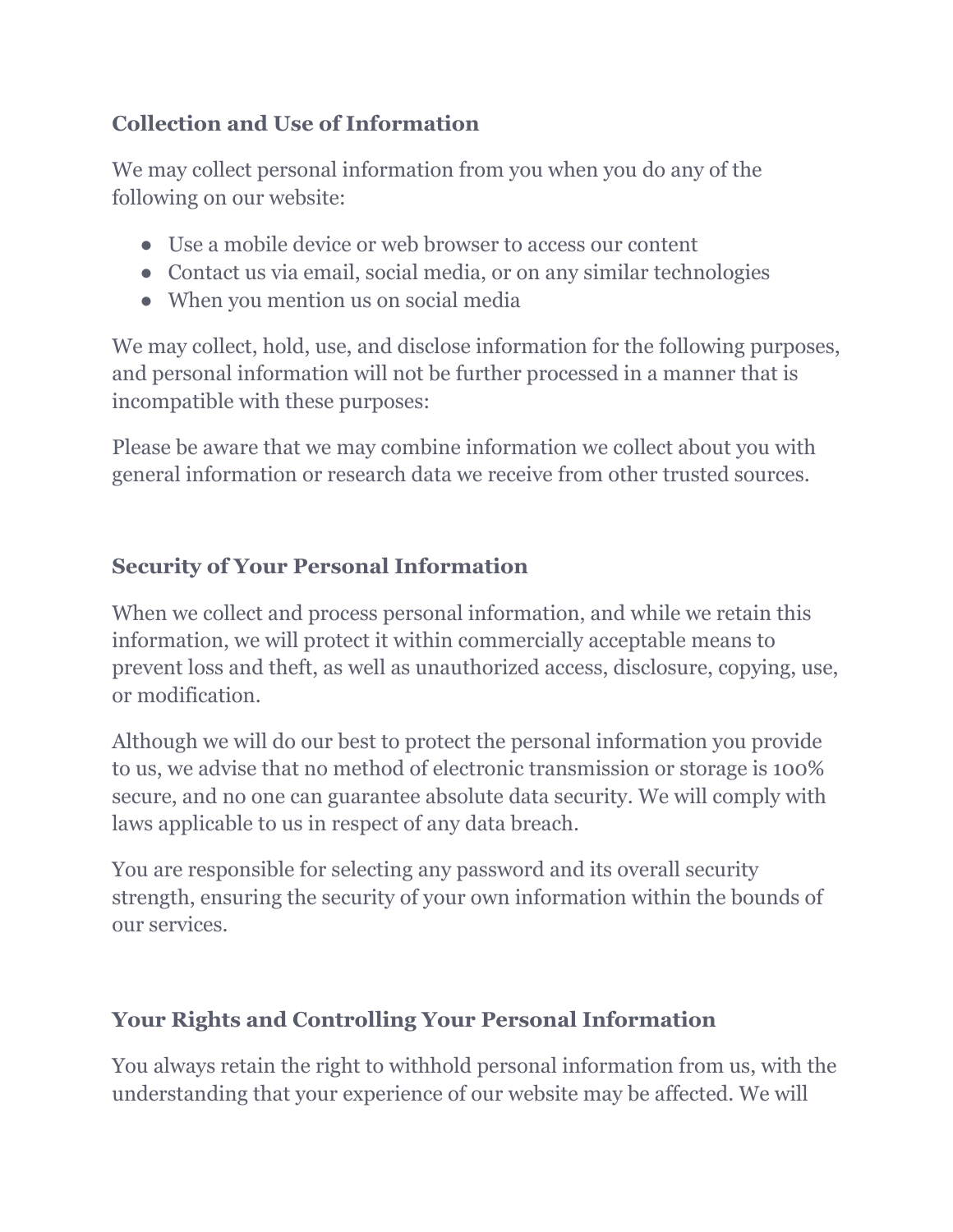not discriminate against you for exercising any of your rights over your personal information. If you do provide us with personal information you understand that we will collect, hold, use and disclose it in accordance with this privacy policy. You retain the right to request details of any personal information we hold about you.

If we receive personal information about you from a third party, we will protect it as set out in this privacy policy. If you are a third party providing personal information about somebody else, you represent and warrant that you have such person's consent to provide the personal information to us.

If you have previously agreed to us using your personal information for direct marketing purposes, you may change your mind at any time. We will provide you with the ability to unsubscribe from our email-database or opt out of communications. Please be aware we may need to request specific information from you to help us confirm your identity.

If you believe that any information we hold about you is inaccurate, out of date, incomplete, irrelevant, or misleading, please contact us using the details provided in this privacy policy. We will take reasonable steps to correct any information found to be inaccurate, incomplete, misleading, or out of date.

If you believe that we have breached a relevant data protection law and wish to make a complaint, please contact us using the details below and provide us with full details of the alleged breach. We will promptly investigate your complaint and respond to you, in writing, setting out the outcome of our investigation and the steps we will take to deal with your complaint. You also have the right to contact a regulatory body or data protection authority in relation to your complaint.

## **Limits of Our Policy**

Our website may link to external sites that are not operated by us. Please be aware that we have no control over the content and policies of those sites, and cannot accept responsibility or liability for their respective privacy practices.